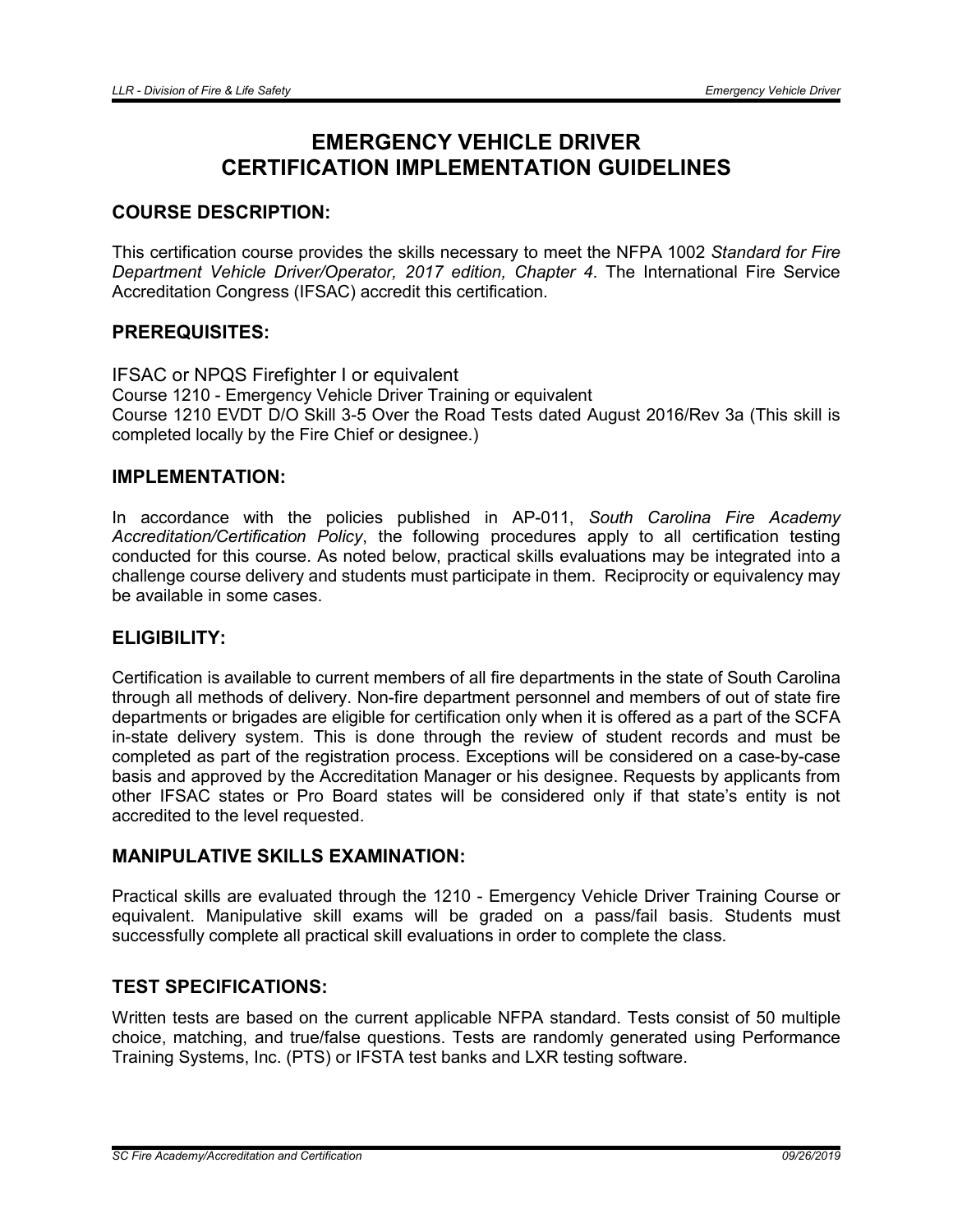#### WRITTEN EXAMINATION:

Cognitive certification exams for this level are offered independently of training programs. Students must meet eligibility requirements.

Tests are offered at various locations and dates throughout the state. Cognitive testing will also be available following the completion of the skill testing with the Challenge Process.

Cognitive or knowledge examinations shall be graded with a minimum score of 70% required for successful completion.

Test proctor selection will be limited to either full-time faculty or Instructors having test proctor or lead evaluator status. Except as allowed by policy the test proctor cannot have taught in the course being evaluated.

Cognitive or knowledge exams will be conducted in accordance with specific testing procedures.

#### Study Reference List

The following is a list of texts that may be referenced in preparation for testing:

NFPA 1002, *Standard for Fire Apparatus Driver/Operator Professional Qualifications*, *2017 Edition* IFSTA, *Pumping and Aerial Apparatus Driver/Operator Handbook*, *3rd Edition*

#### ORAL EXAMINATIONS:

Participants shall make the request for oral examination prior to date of the exam to the course coordinator or regional office. Oral testing shall be administered in accordance with prescribed policy.

## RECORD KEEPING AND DOCUMENTATION:

The lead evaluator or exam proctor will be responsible for returning the completed course paperwork and/or test package to their regional office or course coordinator within (5) working days after the exam date.

#### APPEALS:

A participant may exercise his/her appeal rights under the following conditions:

- Non-compliance to written testing procedures and policies.
- Validity of test questions or answers.
- Discrimination

Participants must make appeal request in writing to the Accreditation Manager within 30 calendar days of the date of the alleged occurrence.

The South Carolina Fire Academy shall follow all appeal policies as published in AP-011, the *South Carolina Fire Academy Accreditation/Certification Policy*.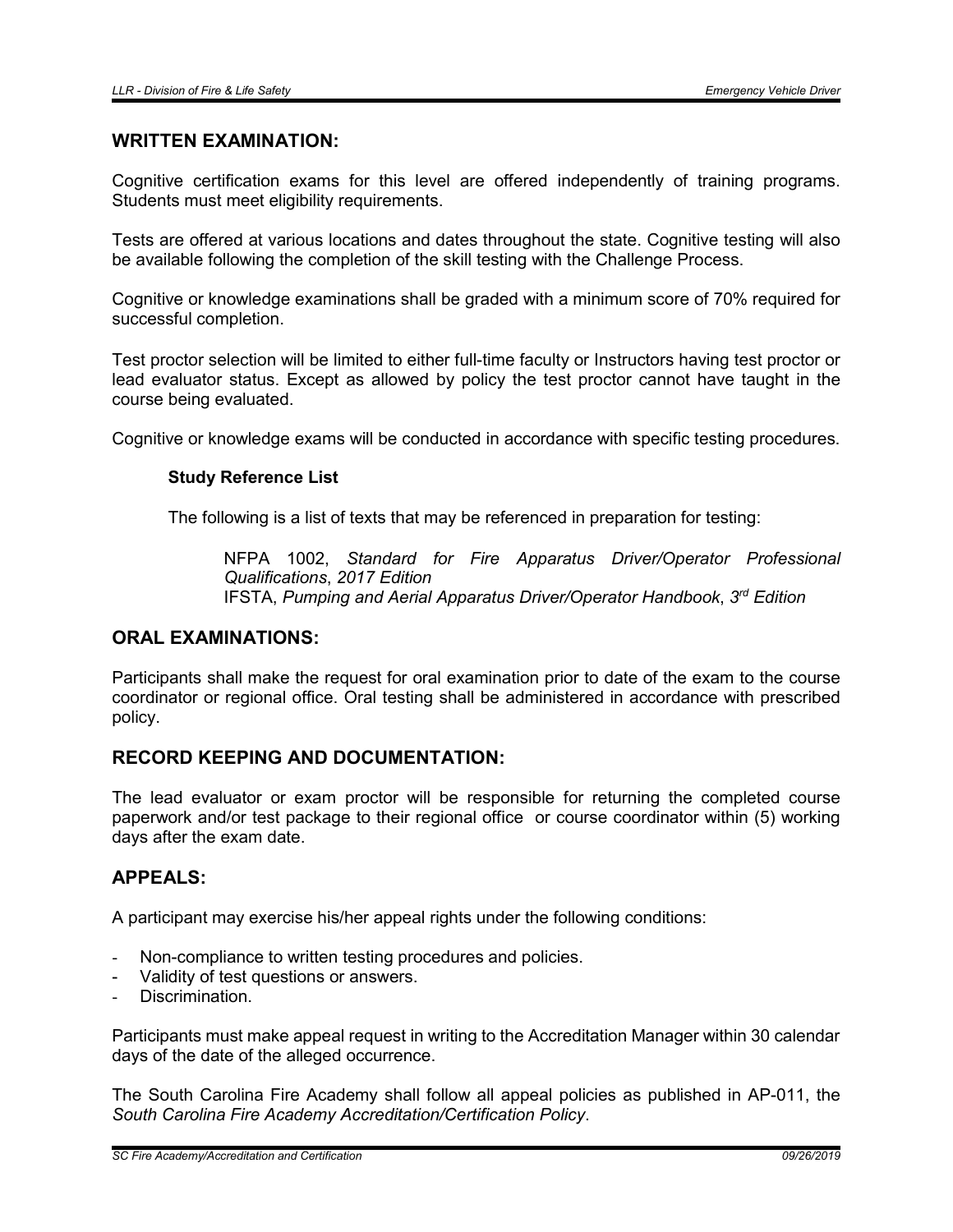### RETESTING:

This policy pertains to all cognitive and manipulative examinations administered by the South Carolina Fire Academy including Fire Service Professional Qualification accredited level examinations, with the exception of the SCFA 1211 Class "E" Driver Examination, which will be governed by the South Carolina Department of Motor Vehicles Classified E & F License Third Party Tester's Safety Officer Manual for the South Carolina Fire Academy.

Individuals failing to obtain the required minimum score will be allowed two retest opportunities for each type of cognitive exam. For cognitive exams an immediate retest opportunity will be given, no sooner than one day after the original test failure, at the next available testing date, and no later than 120 days after the original test failure.

Students failing to obtain the required minimum score on the immediate retest opportunity shall be allowed a second retest opportunity a minimum of 30 days after the immediate retest opportunity. This will allow remediation and additional study. The first retest must be at least one day from the original test failure but no more than 120 days after the original test failure and the second retest, if needed, must be given 30 days from the immediate retest, but no later than 120 days after the original test failure.

Students failing to obtain the required minimum score on the second retest opportunity will be allowed to appeal to the Accreditation Manager if the student feels the testing environment was not adequate or some type of external problem contributed to a failure on the retest. The decision of the Accreditation Manager is final on the appeal. If a third retest opportunity is granted through an appeal it can be taken no sooner than one day after the appeal approval, at the next available testing date, and no later than 120 days after the original test failure.

The entire retesting time period, to include the appeal process, shall take no longer than 120 days. Failure of the cognitive testing process will require the course of instruction to be repeated. Any retest must be completed at a time convenient with the course schedule, but the number of retests will be the same.

Should an individual fail to earn a passing grade on a manipulative skill on the first attempt, he/she is eligible for an immediate second attempt on that skill. In accordance with Section 6.3.2 a third attempt can be approved by the Lead Evaluator if 50% or greater of the skill steps were completed in a satisfactory manner on the first and second attempts. Note: Any failed attempt caused by a failure of a Critical Skill Step will automatically eliminate the third attempt consideration. This must be done with no coaching from the evaluator. The students can be told what steps they failed and only that.

A student that fails their first testing opportunity (up to three attempts) is eligible for an immediate retesting opportunity (consisting of up to three attempts) in accordance with the procedure outlined above, during the next available testing date. Under circumstances requiring a different skill selection (i.e. limited resources) the Accreditation Manager or designee may select an alternative skill of equal level and difficulty.

A student who fails their immediate retesting opportunity (up to three attempts) is eligible for a second retesting opportunity (consisting of up to three attempts) in accordance with the procedure outlined above a minimum of 30 days after the immediate retest opportunity, but no later than